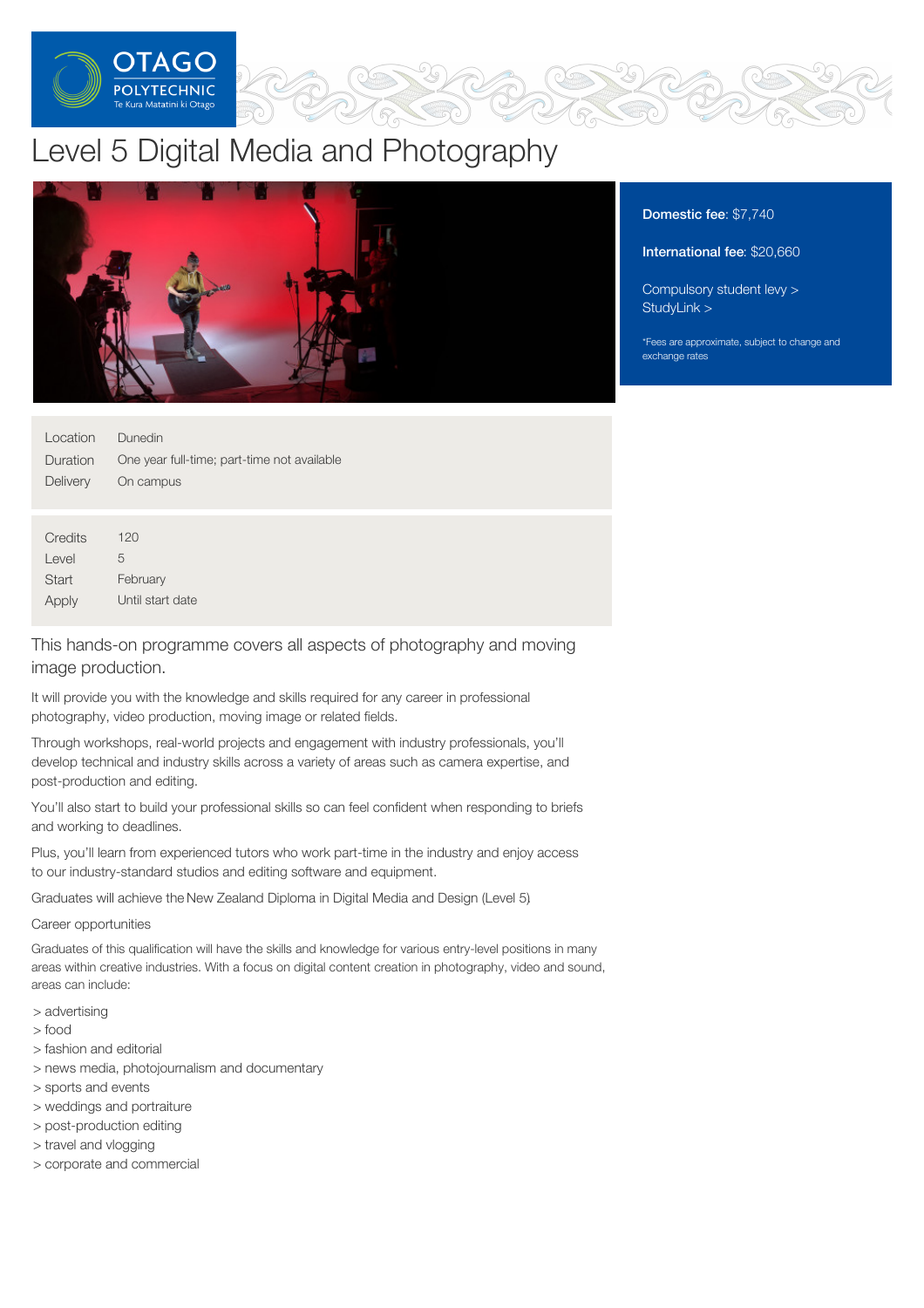> stills and video in the film industry.

Entry requirements

Academic requirements

# Those under 20

- > You must have completed a Level 3 qualification in a related field OR demonstrate equivalent knowledge and skills.
- > In exceptional circumstances, an applicant under the age of 20 who doesn't meet the academic requirements may be granted entry to the programme where they supply evidence of their ability to succeed in the programme.
- > You need to submit a portfolio (see Portfolio section below for more info).

# Those 20 and over

- > No minimum academic requirements.
- > You need to submit a portfolio (see Portfolio section below for more info).

# English Language requirements

- > If English is not your first language, you must provide:
	- > New Zealand University Entrance OR
	- > Overall Academic IELTS 5.5 with no individual band score lower than 5.5 (achieved inone test completed in the last two years), OR
	- > Acceptable alternative evidence of the required IELTS (see here for NZQA proficiency table and here for list of recognised proficiency tests).

If you need to improve your English Language skills, we offer a wide range of English programmes.

## Selection criteria

Where there are more eligible applicants than places available, applicants will be selected based on the strength of the submitted portfolio and the above entry criteria.

## Want your existing skills recognised?

If you already have extensive knowledge and skills gained from practical experience in this area, enquire about our recognition of prior learning process at Capable NZ. You may have already gained credits towards this qualification in the course of your life. www.capable.nz

Portfolio and written requirements

## Portfolio

Please send us three (3) examples of your photographic work (still and/or moving images).

> Submit your portfolio digitally as a PDF uploaded to the OP website. Combine your images into a single digital document and save as a PDF.

> Upload any moving image work to a website (e.g. YouTube or similar) and include links as a page of your portfolio PDF.

> There is a 2MB file size limit for the portfolio upload.

Thank you. We are looking forward to seeing your photographic work.

# Covering letter

> Please write a short covering letter to accompany your application. A double-spaced letter of not more than one page (300 words) explaining why you want to come to study on the program and what your relevant experiences have been to date.

## Pathways into the programme

If you don't meet the entry requirements for this programme, don't panic! Our New Zealand Certificate in Digital Media and Design (Level 4) has been designed to help you bridge the gap. By completing this Level 4 Certificate, you'll gain the academic entry requirements you need to apply for the Level 5 Digital Media and Photography Diploma.

## Additional costs

You need to have:

> a basic camera for still and moving image (e.g. smart phone or similar, or compact camera) that you can carry all the time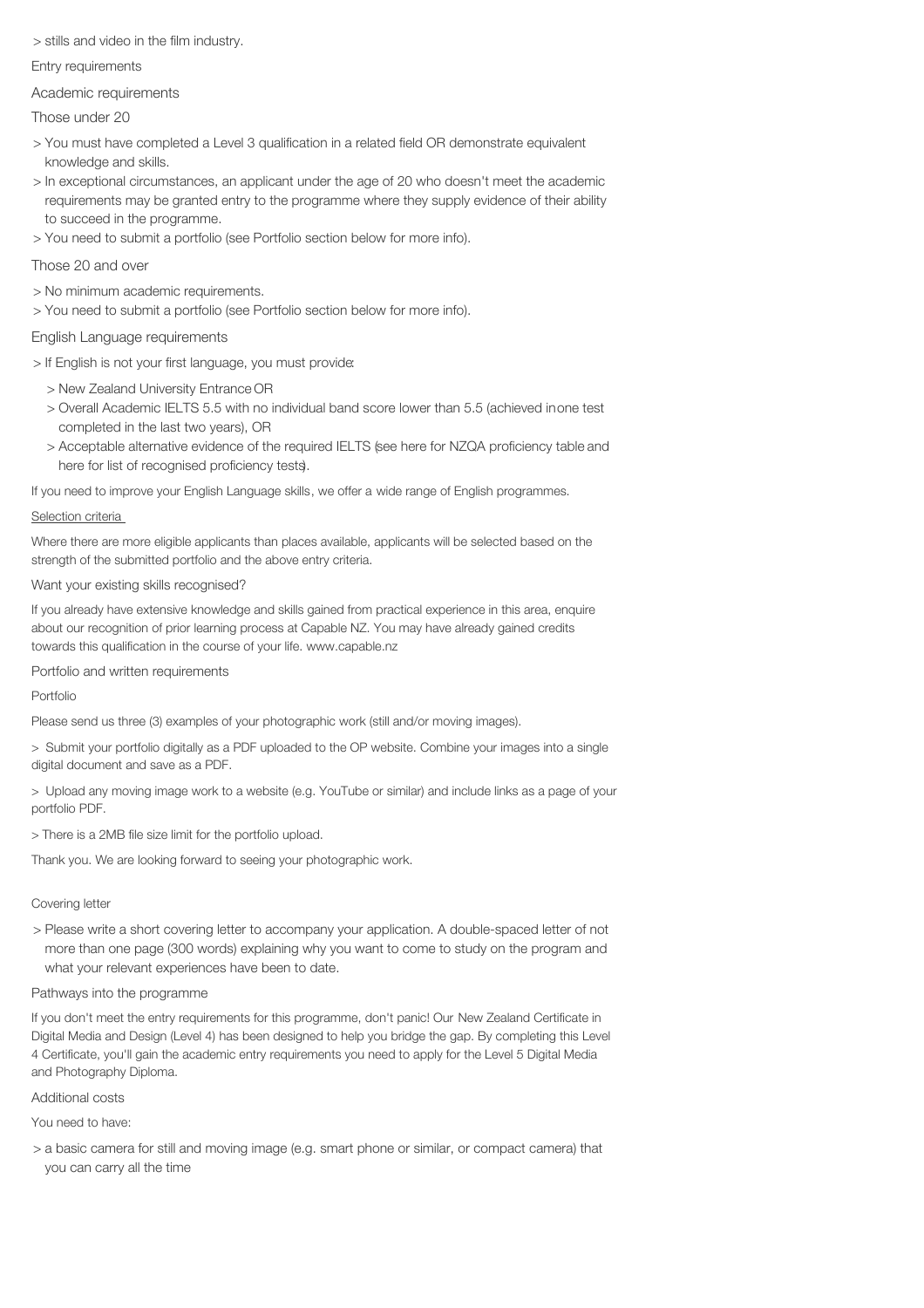- > an external hard-drive for keeping your digital files (eg. 1TB USB hard-drive)
- > a pair of monitoring headphones and a good quality 32GB SD card (e.g. Sandisk).

You are welcome to bring your own DSLR camera or similar, but we will provide cameras.

#### You will study

Our programme combines practical skills in both still and moving image production across a variety of contexts including advertising, portraiture, fashion, events, news media, web TV, documentary, live streaming and vlogging.

You'll learn about:

- > camera expertise including still images, video production and moving images, recording sound
- > lighting
- > post-production and editing
- > image analysis and criticism
- > iterative design processes
- > workflow and process management
- > interpersonal skills including teamwork, collaboration and networking
- > business skills including licensing, permissions and copyright, Health and Safety laws and practices, analysing web data
- > professional skills including working independently, research and problem-solving, working intuitively, responding to briefs and working to deadlines.

This diploma consists of six, four-week project courses running consecutively and one longer project at the end. The courses grow in complexity and we expect more independence from you as the programme progresses.

#### Courses

Photographic Techniques 1: The Image

Learn how to apply practical skills of lens-based content creation in portraiture principles.

- > Meet a client brief in relation to portraiture.
- > Select and apply appropriate tools and processes to meet a client's brief.
- > Reflect on photographic processes and outcomes in relation to meeting the client's brief.

#### Photographic Techniques 2: The Studio

Learn how to apply the practical skills of lens-based content creation in a controlled environment.

- > Respond to prescribed objects with appropriate tools and processes.
- > Document and reflect on photographic processes and outcomes of work.

Photographic Techniques 3: On Location

Learn how to apply practical skills and principles to the creation of location-based imagery.

- > Design and plan location-based imagery, incorporating relevant sustainable and cultural principles.
- > Apply appropriate tools and processes to implement the design.
- > Document and reflect on processes and outcomes of location-based imagery.

Photographic Techniques 4: The Event

Learn how to apply relevant lens-based approaches and strategies to a dynamic environment.

- > Respond to a dynamic environment by adapting tools and processes to obtain effective outcomes, incorporating relevant sustainable and cultural principles.
- > Reflect on the effectiveness of chosen lens-based approaches in relation to dynamic environments.

#### Photographic Practices 1: The Tableau

Learn how to apply practical skills and principles to the creation of a composed scene.

- > Design and plan a tableau for a fixed vantage point.
- > Work in a team to implement tableau designs.
- > Document and reflect on processes and outcomes of tableau designs.

#### Photographic Practices 2: Reportage

Learn how to capture live action in order to give an account of events.

- > Plan a strategy for capturing live action, incorporating relevant sustainable and cultural principles.
- > Execute a plan to capture live action to present an account of an event.